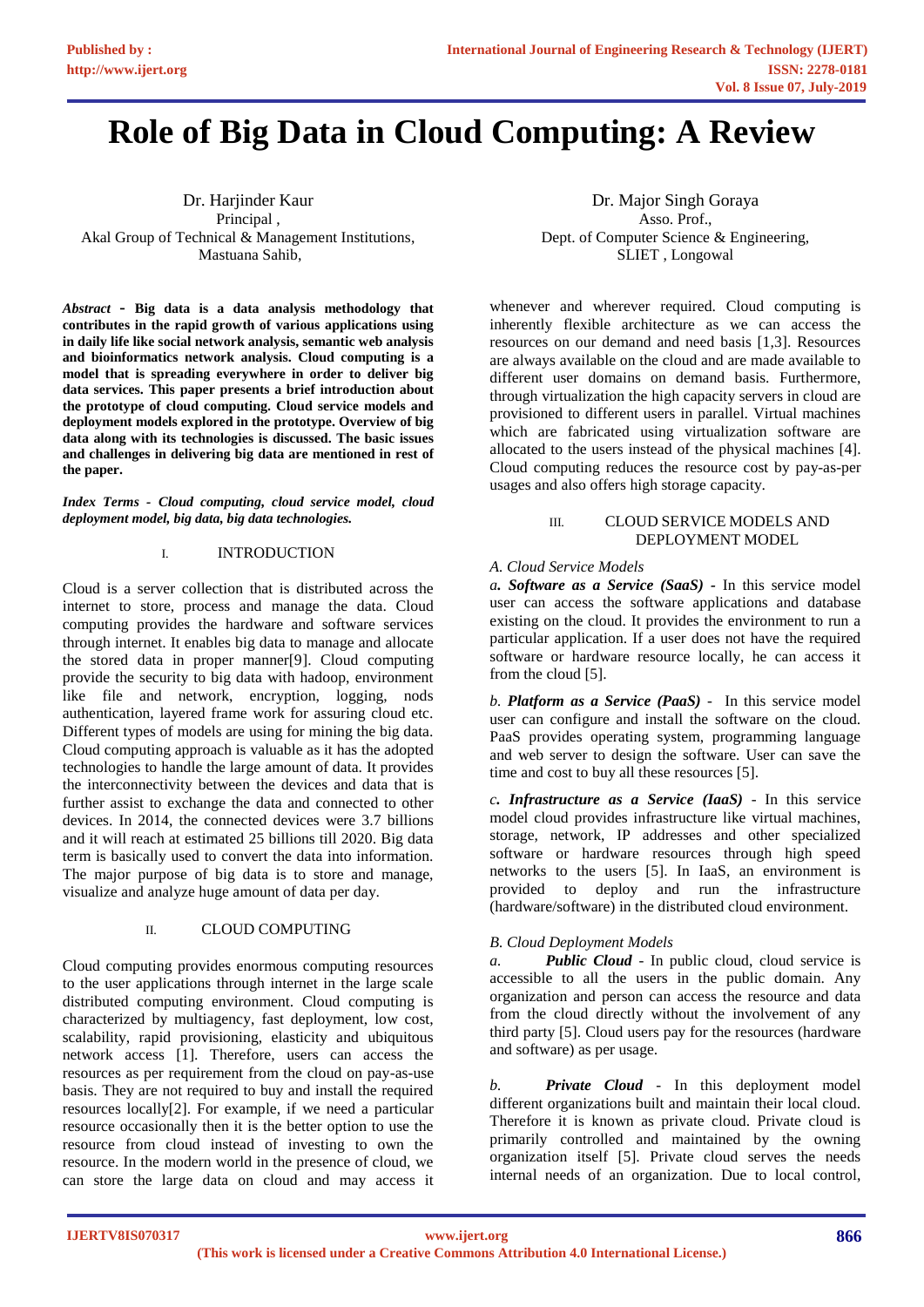privacy and security can be maintained at a higher level in the private cloud.

*c. Hybrid Cloud -* Private and public cloud can be combined to maintain a hybrid cloud. An organization may decide to access a few services which involve high costs from the public cloud. Sometimes the critical services may be confined to private cloud whereas other services may be accessed from the public cloud. Thus two clouds are integrated together which forms a hybrid cloud. User of an organization can access the public cloud through the private cloud.

*d. Community Cloud -* Many organizations may decide to implement and maintain a cloud together. This cloud is called a community cloud. Community clouds are preferred when organizations want to share their resources together. Through community clouds the common resources may be easily shared and distributed among the participant organizations.

# IV BIG DATA

Big data sports by the new technologies and architecture that is basically used for data capture, storage and analysis. Big data is implemented in various ways like e-mail, mobile device output, sensor generated data and social media output. Big data has the need of large storage capacity. Hence, huge data could not be stored at local data base system. Another point is that data is in the form of different structure and use for different source[6]. Big data is the concept of information and communication technology. It is put up the contribution to solve the problem of data warehouses and data mining. Here data mining is a big issue to handle the big database of data warehouses[7]. According to Gartner, "Big data are highvolume, high velocity and high variety information assets that required new forms of processing to enable enhanced decision making, insight discovery and process optimization"[7]. Big data signify six terms- volume, variety, velocity, veracity, value and complexity

- a) Volume-it represents to the expanding of data beyond terabytes like transcation data, sensor data.
- b) Variety-it refers to the collection of data from various different sources like machine, sensors etc. for example e-mails, audio-visuals, text document etc.
- c) Velocity-How data is processed at fast speed. How fast data is accessed. Moreover IOT emerge the new type of data that is collection of sensor data and the control of equators. Big data is implemented in the form of different applications in the smart cities.
- d) Veracity- it means collected data as different qualities with different accuracy, coverage and timeliness must be compliance[14].
- e) Value-Big data is provided after the processing and analyzing data. Further store data can be used for further uses with the combination of other data sets.

f) Complexity- it manage the complexity of multiple sources data is linked, matches, cleansed and transformed before delivered

Data is distributed on different servers that is stored by the user. Cloud Service Provider (CSP) is delivered the data to the different clients by ensuring the integrity and confidently. It apply the authentication, non-delicacy and data recovery to control the available data.

**Third Party Auditor(TPA)** – Security is implemented by secure socket layer, point to point tunneling protocol and virtual private networks[8]. Yet various user are accused the data by unauthorization. To overcome from such type of problem third party authentication mechanism is applicable on users as well as cloud service providers. TPA keep track of data transmission and technologies and techniques that apply on data. It is passes through the planning, execution and reporting. Security is checked out at data integrity level.

**Encryption Based Storing of Data** – To provide such type of security cryptographic techniques are used to encode the server of cloud storage [8]. A key is provided to all the users that store data on storage cloud. Hence, only those users accessed the data from cloud which have access key. Whenever they want to access the data then data is decrypted before retrieved from the cloud. New access key is provided to the user who stored the data on cloud first time.

**Privacy Preserving Public Auditing** - Homomorphic authenticators technique is used to provide secure data to the users that ensure to the correctly computed of data blocks[8]. It is the combination of four algorithms. Keygen algorithm generates the key for user to access the data. Singen algorithm verifies the metadata along with digital signature. Genproof algorithm generates proof of secured and intact data. Verify algorithm verifies the proof generated by Genproof algorithm. It works in setup phase and audit phase. In setup phase local copy of data is deleted and altered the data files. In audit phase a report is created and delivered to the service provider.

**Non Linear Authentication** - Through this technique homomorphic non linear authenticator is used randomly[8]. RSA algorithm is used to encrypt and decrypt the data that follows the digital signature for authentication. Extensible authentication protocol is used with RSA especially for handshaking scheme. Client first sends the request to the cloud service provider that is further calculated by hash function. If the value is matched it is authenticated otherwise dismissed.

**Secure and Dependable Storage** - To eliminate the problems that have occurred in the data storage on cloud error localization technique is used [8]. It verifies the accuracy and provides ensured data security. It uses homomorphic token which verifies the data through erasure coded data. It identifies the error and bad performance of server. Such method monitors errors by only one server at particular time because sometimes it may lead to server failure.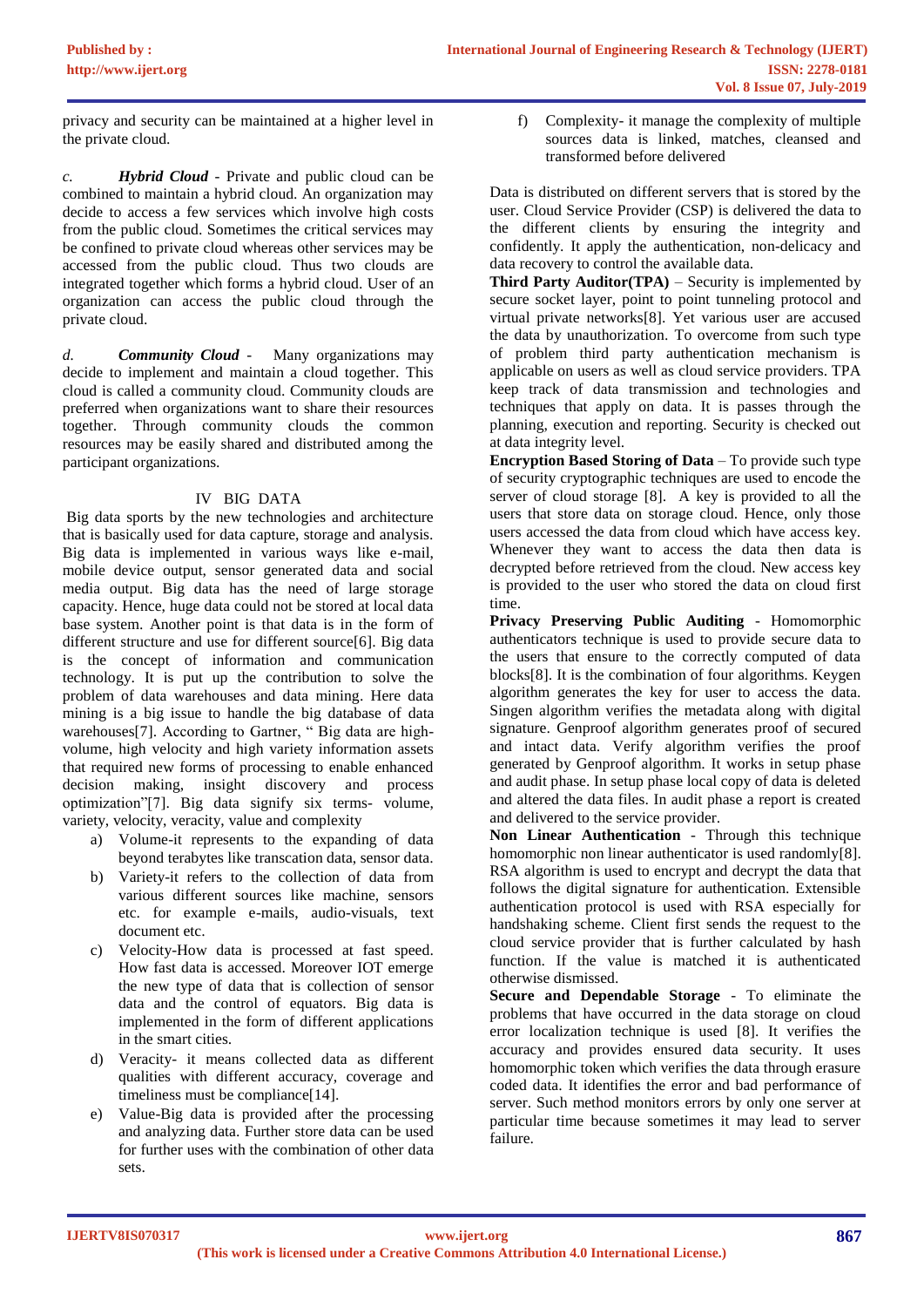# V TECHNOLOGIES OF BIG DATA

**Hadoop -** it is used to form the clusters of data nodes and store data on space utilization. It execute on different environment to handle and transfer data among racks[13]. It is a java-based programming frame work. Hadoop is the part of Apache project sponsored by Apache Software Foundation[15]. Hadoop distributed data on different servers that helps to run the different application. It has lower rate of system failure although various nodes clusters fail. Hadoop is featured by scalable, cost effective, flexible and fault tolerant. Hadoop is used by various popular companies like Google, Yahoo, Amazon, IBM etc $[15]$ . Hadoop architecture is described as task trackers, job trackers, data engine and fetch manager[16]. Task trackers are used for running the tasks. Job trackers manage the cluster resourcing and scheduling the all jobs. Data engine provide information of processing data. Fetch manager fetches the data during the execution of specific task. Hadoop frame is support in various applications[9].

a) **Hadoop Distributed File System (HDFS)** – It able to tolerate the failure of system as well as store huge amount of data. Clusters are created by hadoop to distribute the data among machines. HDFS splits the files into blocks and stored it on the server. It stores three copies of data on different servers [10]. Collection of data files corresponding to both data node and name node. Name node is responsible for accessing of all types of files and data node interacts with itself to perform the operations on file system[11]. Information can be accessed through file system by interacting to name node and data node. Data node provides the data that is queried by the clients which further mention in name node [12].

b) **Map-reduce** – Map-reduce is used to write applications that handles the large amount data processing in a reliable and fault tolerant manner [15]. It splits the data into chunks that are parallel processed through Map jobs. The input and output data during the processing is stored in file system. It also monitoring and re-executing the failed task. The distribution of data is implemented two steps map step and reduce step[7]. It is helpful in solving the large data problems. A query is created and data of related query is mapped to access the related data [6]. The data is further reduced to view the data according to query. Due to the configuration storage requirement, map-reduce is processing through the cloud service providers. It is based on master slave architecture. Master node is basically monitoring, scheduling and re-execution the jobs and slave nodes works according to the direction of master node[9].

## VI CHALLENGES IN BIG DATA

a) **Availability** - Cloud computing allowed to access the data by individually authorized. Due to the distribution of data on various clouds, it decreases the performance of accessing data[13]. Another issue is to tackle the transforming of data into suitable forms.

b) **Security -** The security becomes at high risk when users accessed personal and other sensitive information through credit/debit cards[9]. Moreover, different organizations have their own rules and regulations regarding the secure information. Hence, multi-level security is required for all types of data [7]. It needs a privacy preserved data model to provide security to the sensitive data of any organization or personal information. Sometimes hackers store or lose the data due to the poor security.

c) **Scalability** - There is a mismatching of data speed and CPU speed. Due to the large volume of data, it is not delivered to the processor at proper time. Many applications require parallel computing like navigation, social networks, finance, internet search, timeliness etc[7]. There is a need of the cloud service to provide the services of infrastructure, platform and applications at required time to maintain the scalability[9].

d) **Big Storage** - Data can be in different forms it may be text, images, audio/video etc. Such type of data is use by different mediums like mobile devices, aerial sensory technologies, remote sensing, radio frequency identification readers etc. Such type of data require large storage device with huge space and higher input/output speed[7]. It is most difficult to access the information from unstructured data[13]. Large amount of data could not be retrieved at proper time. Hence, it becomes more tuff in file systems.

## VII CONCLUSION

In the recent time cloud computing has emerged as a paradigm in computing science. The primary reason for its large scale adaptability is cost saving by using the remote computing resources as per demand as well as flexibility. Big data is an emerging platform to manage and distribute the large scale data. It converts the traditional data base techniques into effective innovative and machine learning techniques. HDFS and Mapreduce techniques are use to deal with huge amount of data. Although, big data is serve with numerous facilities still it has many issues and challenges.

#### VIII REFRENCES

- [1] Sumit Jaiswal, Subhash Chandra Patel and Ravi Shankar Singh, "Secured Outsourcing Data & Computation to the Untrusted Cloud – New Trend", CSI Communications, Vol. 38 (12), 2015.
- [2] http://csrc.nist.gov/publications/nistpubs/ 800-145/SP800-145.pdf
- [3] Torry Harris, "Cloud Computing An Overview"
- [4] J. Srinivas, K.Venkata Subba Reddy and Dr. A. Moiz Qyser, "Cloud Computing Basics", International Journal of Advanced Research in Computer and Communication Engineering, Vol. 1(5), 2012.
- [5] www.Wikipedia.com
- [6] Bernice M. Purcell, "Big data using cloud computing", Journal of Technology Research, http://www.aabri.com
- [7] D.P. Acharjya, Kauser Ahmed P, " A Survey on Big Data Analytics: Challenges, Open Research Issue and Tools", International Journal of Advanced Computer Science and Applications, Vol. 7(2), 2016
- [8] J. Raja, M. Ramakrishan, "A Comprehensive Study on Big Data Security and Integrity Over Cloud Storage", Indian Journal of Science and Technology, Vol. 9(40), October 2016
- Sheetal Singh, Vipin Kumar Rathi, Bhawna Chaudhary, "Big Data and Cloud Computing: Challeges and Opportunities", International Journal of Innovations in Engineering and technology, Vol. 5(4), August 2015.